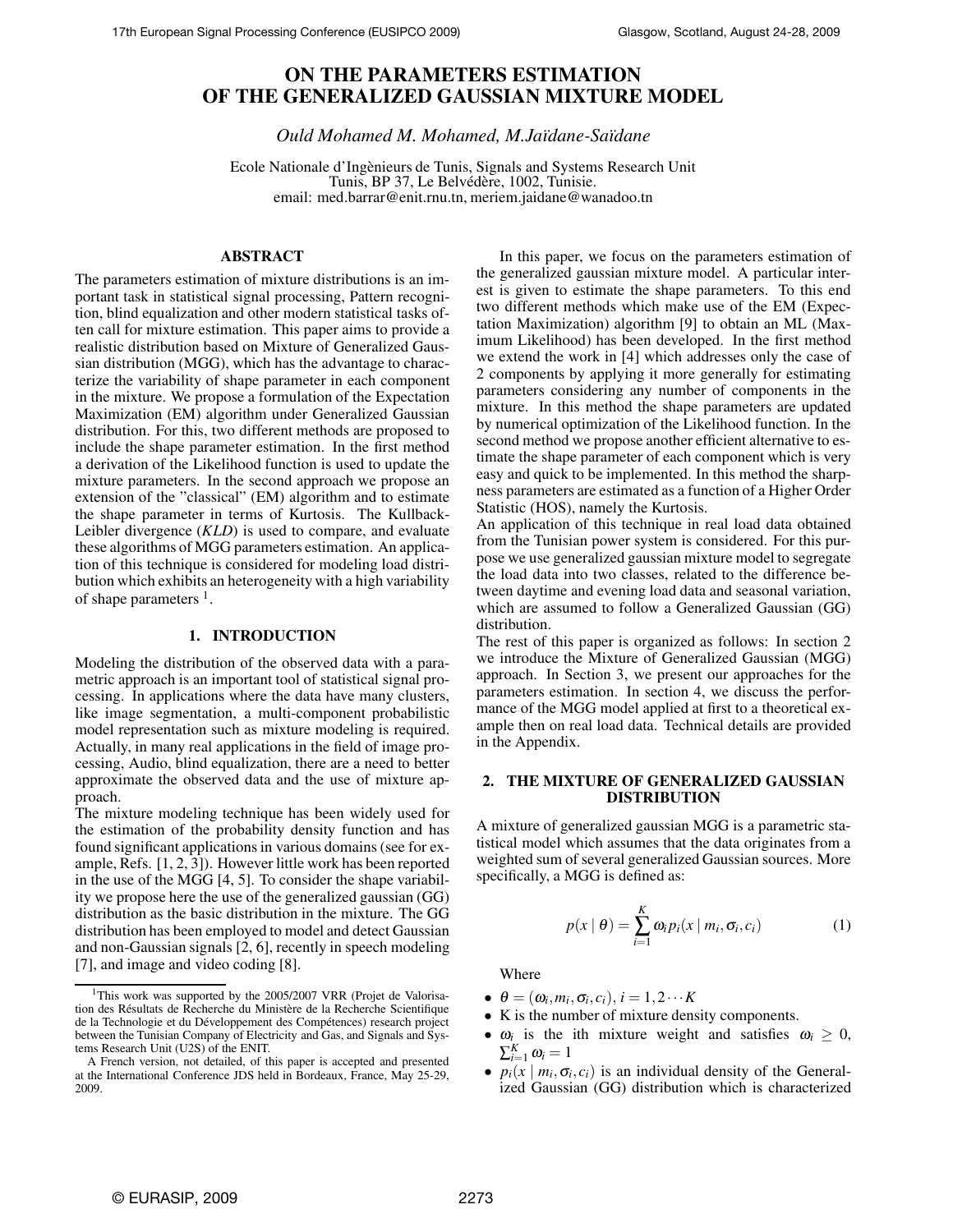by the following probability density function [10, 2]:

$$
p_i(x) = \frac{c_i \gamma_i}{\Gamma(1/c_i)} e^{-\gamma_i^{c_i} [[(x-m_i)]]^{c_i}}
$$
(2)

where  $\gamma_i$  is the ith scale parameter  $\gamma_i = \frac{1}{\sigma_i}$  $\Gamma(3/c_i)$  $\Gamma(1/c_i)$ 1/2

•  $c_i$  is the ith shape parameter,  $m_i$  is the ith mean,  $\sigma_i$  is the standard deviation.

The shape parameter  $c_i$  is a measure of Kurtosis (flatness) and controls the deviation from the normality of the distribution.

 $\Gamma(x) = \int_0^\infty \tau^{x-1} e^{-\tau} d\tau$  is the Gamma function.

By varying the shape parameter, it is possible to characterize a large class of distribution including gaussian, subgaussian (more peaked, than Gaussian, heavier tail) and super-gaussian (flatter, more uniform). It is noticed that if  $c = 2$  the GG coincides with the gaussian model and if  $c = 1$ , it represents Laplace distribution.



Figure 1: The probability density function of the Generalized Gaussian Mixture distribution for  $K = 1$ ,  $m_1 = 4$ ,  $\sigma_1 = 1$ . The MGG allows us to include the case of the gaussian mixture model  $(c = 2)$ .



Figure 2: The probability density function of the Generalized Gaussian Mixture distribution for  $K = 2$ , and different shape, weight parameters,  $\sigma_1 = \sigma_2 = 2$ ,  $m_1 = 4$ ,  $m_2 = 8$ .

Fig.1 and Fig.2 show examples of pdf for MGG distribution for  $K = 1$  and  $K = 2$ . Thanks to the shape parameter the MGG distribution is more flexible and can approximate a large class of statistical distributions. This distribution requires thus the estimation of 4\*K parameters,  $\theta(\omega_i, m_i, \sigma_i, c_i)$ ,  $i = 1, 2 \cdots K$ . Particularly we focus, in this paper, on the shape parameter estimation. This is discussed in detail in the following sections

# **3. REFORMULATION OF THE EM ALGORITHM IN THE CASE OF MGG MODEL TO ESTIMATE THE SHAPE PARAMETERS**

The parameters estimation of the mixture of generalized gaussian (MGG) is more complex than in the case of mixture of gaussian. Difficulty lies in the estimate of the shape parameters  $c_i$   $i = 1, \dots K$ .

We propose in this study, to estimate the MGG parameters, with an extension of the "Expectation-Maximization"(EM) algorithm [11] which allows to maximize the complete log of Likelihood function based on equation 1, given by [12].

$$
L(X | \theta) = \sum_{i=1}^{K} \sum_{j=1}^{N-1} h_{i,j} \ln \left[ \omega_i p_i(x_j | m_i, \sigma_i, c_i) \right]
$$
 (3)

where

N the sample size

*h*<sub>*i*</sub>,  $j = p(i | x_j)$  (*i* = 1, ···, *K* and *j* ∈ [0, *N* − 1]) represents the conditional expectation of  $p_i$  given the observation  $x_j$ , means the posterior probability that  $x_j$  belongs to the ith component. In the case of Generalized Gaussian distribution, if we substitute equation 2 into 3 and after some manipulation we obtain the following form of  $L(X | \theta)$ :

$$
L(X | \theta) = \sum_{i=1}^{K} \sum_{j=1}^{N-1} h_{i,j} \ln(\omega_i) + \sum_{i=1}^{K} \sum_{j=1}^{N-1} h_{i,j} \left[ \ln c_i - \ln 2 - \ln \gamma_i - \ln \Gamma \left( \frac{1}{c_i} \right) - \gamma_i^{(c_i)} |x_j - m_i| \right) \right]
$$
(4)

The notation which has been used throughout this paper is as follows: subscripts *i* refer to the mixture element, subscripts *j* to particular elements of a data vector superscripts (*n*) to the iteration of the algorithm.

The log likelihood  $L(X | \theta)$  is optimized iteratively via the EM algorithm which has been extensively applied in the case of gaussian mixture.

The steps of the "classical" EM algorithm [11] in the case of generalized gaussian distribution can be summarized as followed:

- **Initialization** Initialize the model parameter  $\theta$ ,
- **Expectation step (E-step)**

The expectation step is represented by the computation of the conditional expectation probability *hi*, *<sup>j</sup>* :

$$
h_{i,j}^{(n+1)} = \frac{\omega_i p(x_j|m_i^{(n)}, \sigma_i^{(n)}, c_i^{(n)})}{\sum_{r=1}^K \omega_r^{(n)} p(x_j|m_r^{(n)}, \sigma_r^{(n)}, c_r^{(n)})}
$$
(5)

In this step the computation of the  $L(X | \theta)$  based on  $\theta^{(n)}$ is made.

• **Maximization step (M-Step)** Allows numerical maximization of the log-likelihood function (equation 4) given  $h_{i,j}^n$  and  $\theta^n$ 

$$
\widehat{\theta}^{(n+1)} = \arg\max_{\theta} L(X \mid \theta^{(n)}) \tag{6}
$$

 $\widehat{\theta}^{(n+1)} = (\widehat{\omega}_i^{(n+1)}, \widehat{m}_i^{(n+1)}, \widehat{\sigma}_i^{(n+1)}, \widehat{c}_i^{(n+1)})$ 

In the case of mixture of simple gaussians the parameters  $(\omega_i, m_i, \sigma_i)$  are estimated, in the iteration  $(n + 1)$ , with a set of iterative equations [9, 12]

$$
\hat{\omega}_i^{(n+1)} = \frac{1}{N} \sum_{j=1}^N h_{i,j}^{(n)} \tag{7}
$$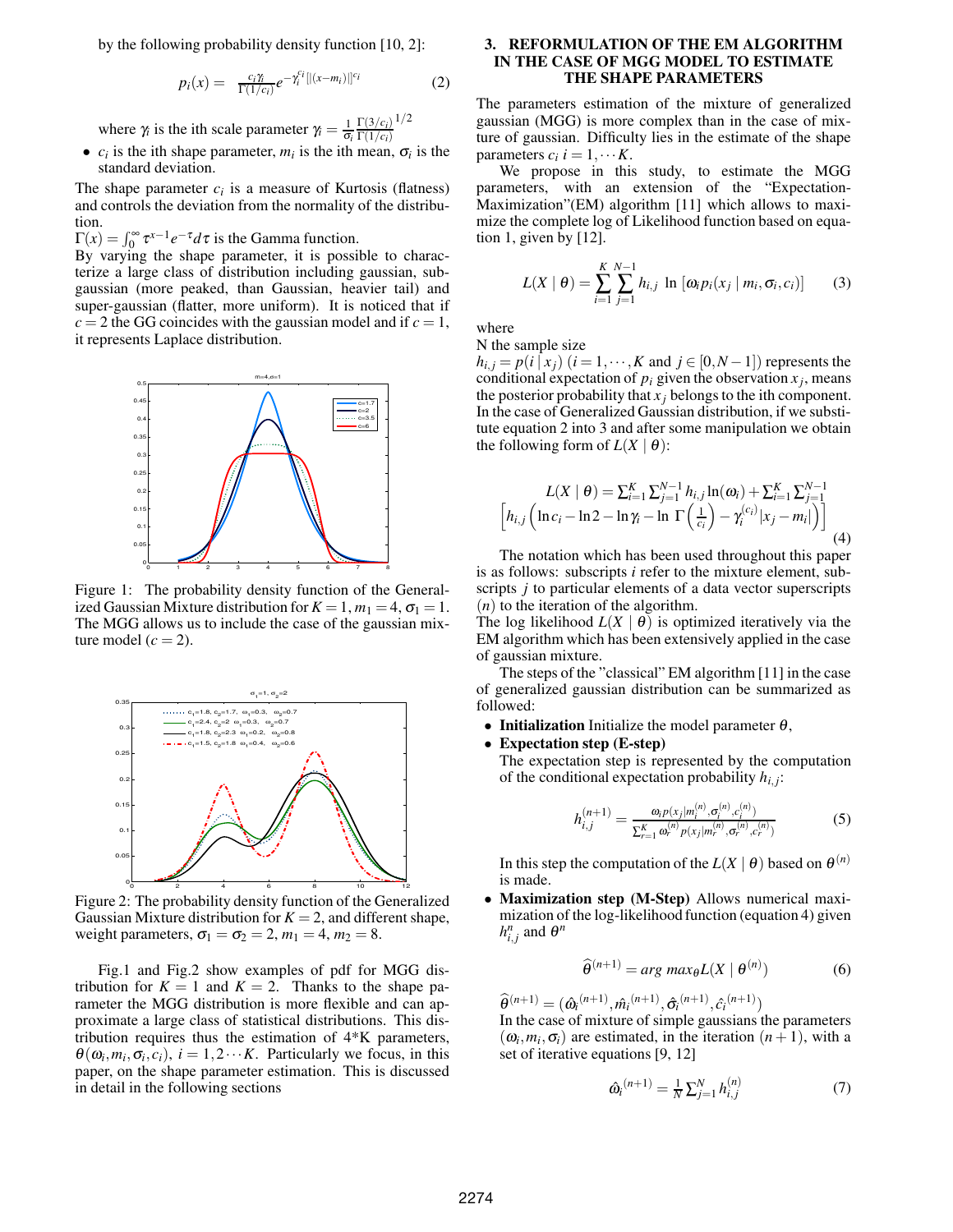$$
\hat{m}_i^{(n+1)} = \frac{\sum_{j=1}^N h_{i,j}^{(n)} x_j}{\sum_{j=1}^N h_{i,j}^{(n)}} \tag{8}
$$

$$
\hat{\sigma}_{i}^{2}^{(n+1)} = \frac{\sum_{j=1}^{N} h_{i,j}^{(n)} (x_j - \hat{m}_i^{(n)})^2}{\sum_{j=1}^{N} h_{i,j}^{(n)}}
$$
(9)

However *the problem is how to estimate the added shape parameter c<sup>i</sup> in the mixture of GG*.

To deal with the problem we propose, in the following sections, two different methods.

# **3.1 Numerical optimization of the log likelihood function to estimate the shape parameters**

We propose in this section a generalization of the method proposed in [4] which addresses only the case of 2 components by setting the derivatives of the log-likelihood function (equation 4) to zero with respect to  $m_i, \gamma_i, c_i$  respectively:

$$
\frac{dL(X \mid \theta)}{dm_i} = 0 , \frac{dL(X \mid \theta)}{dc_i} = 0 , \frac{dL(X \mid \theta)}{d\gamma_i} = 0
$$
 (10)

Accordingly, we obtain for  $i = 1, \dots, K$  the following nonlinear equation related to the shape parameters (The equations related to the estimation of mean and scale parameters are presented in Appendix 6):

$$
\varphi(c_i) = \sum_{j=1}^{N-1} h_{i,j} \left[ \frac{1}{c_i} + \frac{1}{c_i}^2 \Psi\left(\frac{1}{c_i}\right) - \left( \frac{|x_j - m_i^{(n)}|}{\gamma_i^{(n)}} \right)^{c_i} \ln\left( \frac{|x_j - m_i^{(n)}|}{\gamma_i^{(n)}} \right) \right] = 0
$$
  
When

Where

 $Ψ(•)$  is the digamma function ( $Ψ(x) = Γ'(x)/Γ(x)$ ). (for simplicity the subscript (n+1) referring to the iterations are omitted in this expression for  $c_i$ ). To solve this equation numerical optimization method based on Newton Raphson procedure is applied. This procedure involve the following updating equation:

$$
c_i^{(r+1)} = c_i^{(r)} - \frac{\varphi(c_i^{(r)})}{\varphi'(c_i^{(r)})}
$$
(12)

 $\varphi(c_i^{(r)})$  $i^{(r)}$ ) is given by equation (11), the calculation of the terms  $\varphi'(c_i^{(r)})$  can be obtained in the reference [4]. In what follows, We denote this method by **NOP** (reference to Numerical OPtimisation).

This approach of shape parameter estimation is very complex, because the system to resolve is strongly nonlinear. This method also reveals an important sensibility on initial conditions and very important time of calculation

In the following section we propose a new method which extends the iterative process proposed in [12] to include shape parameter. This allows to avoid heavy computation in the previous method.

# **3.2 Use of HOS method in M-step to estimate the shape parameters**

To include the shape parameter estimation in the mixture problem we propose, in the second method, to use the relation between  $c_i$  and the Kurtosis  $(\kappa_i)$  which describes sharpness variability. Hence the analytical relationship between c and  $\kappa$  has been introduced (see [13] for details):

$$
\kappa_i = \frac{E(x - m_i)^4}{(E(x - m_i)^2)^2} = \frac{\Gamma(5/c_i)\Gamma(1/c_i)}{(\Gamma(3/c_i))^2}
$$
(13)

where  $\Gamma(x)$  is the Gamma function.

In the first step we estimate, in  $(n+1)$  iteration, the kurtosis  $\kappa_i^{(n+1)}$  in the same way (with the same weights) as  $m_i^{n+1}$ and  $\sigma_i^{(n+1)}$  $i^{(n+1)}$  (equation 8-9) :

$$
\hat{\kappa}_i^{(n+1)} = \frac{\sum_{j=1}^N h_{i,j}^{(n)} (x_j - m_i^{(n)})^4}{(\sigma_i^{(n)})^4 \sum_{j=1}^N h_{i,j}^{(n)}}
$$
(14)

In second step we use this estimation of  $\hat{\kappa_i}^{(n+1)}$  in the following approximation of the inverse of the expression (13), given by Regazzoni [10], which is obtained by applying the least squared method (LSM) on a generic second-order monotonic analytical expression of (13) :

$$
\hat{c}_i^{(n+1)} \approx \sqrt{\frac{5}{\hat{\kappa}_i^{(n+1)} - 1.865}} - 0.12\tag{15}
$$

This expression allow a good approximation of  $c_i^{(n+1)}$  as a function of  $\hat{\kappa}_i$  for the range of validity  $\hat{\kappa}_i^{(n+1)} > 1.865$ . This range of validity includes about all the kurtosis values measured in the case of our application in real load data, in which kurtosis variability was measured in the range [2.07, 3.70].

#### **4. EXPERIMENTAL RESULTS**

In this section, several simulation experiments are carried out to demonstrate the performance of the proposed algorithms. We focus in these experiments to the shape parameters estimation. Before applying the MGG model to our real load data we propose in the following subsection to assess the algorithms performance against known densities.

#### **4.1 Numerical example : known densities**

The proposed methods of MGG parameters estimation are at first tested and confirmed on theoretical example from simulated data from various distributions and compare the simulated data to the fitting distribution with MGG model evaluated with method **NOP** (presented in section 3.1) and method **HOS** (presented in section 3.2). Unfortunately we have not



Figure 3: probability density (solid line) of mixture of gaussian random variable with  $K = 3$ , generated by simulating a mixture of gaussian with parameter values m=[-4, 0, 5],  $\sigma^2 = [1, 2, 1.5]$   $N = 5000$  (sample size), and fitting by using the MGG model, parameters estimated by NOP method (dash line) and HOS method (dash-not line). The results of shape parameters estimation with HOS are *c*<sub>1</sub> = 2.13, *c*<sub>2</sub> = 2.04, *c*<sub>3</sub> = 1.98. in this case *KLD* = 9.35.10<sup>−4</sup>. With the NOP method we obtain *c*<sub>1</sub> = 2.07, *c*<sub>2</sub> = 1.82,  $c_3$  = 2.06. in this case *KLD* = 1.2.10<sup>-3</sup>

a generator of mixture of generalized gaussian. However we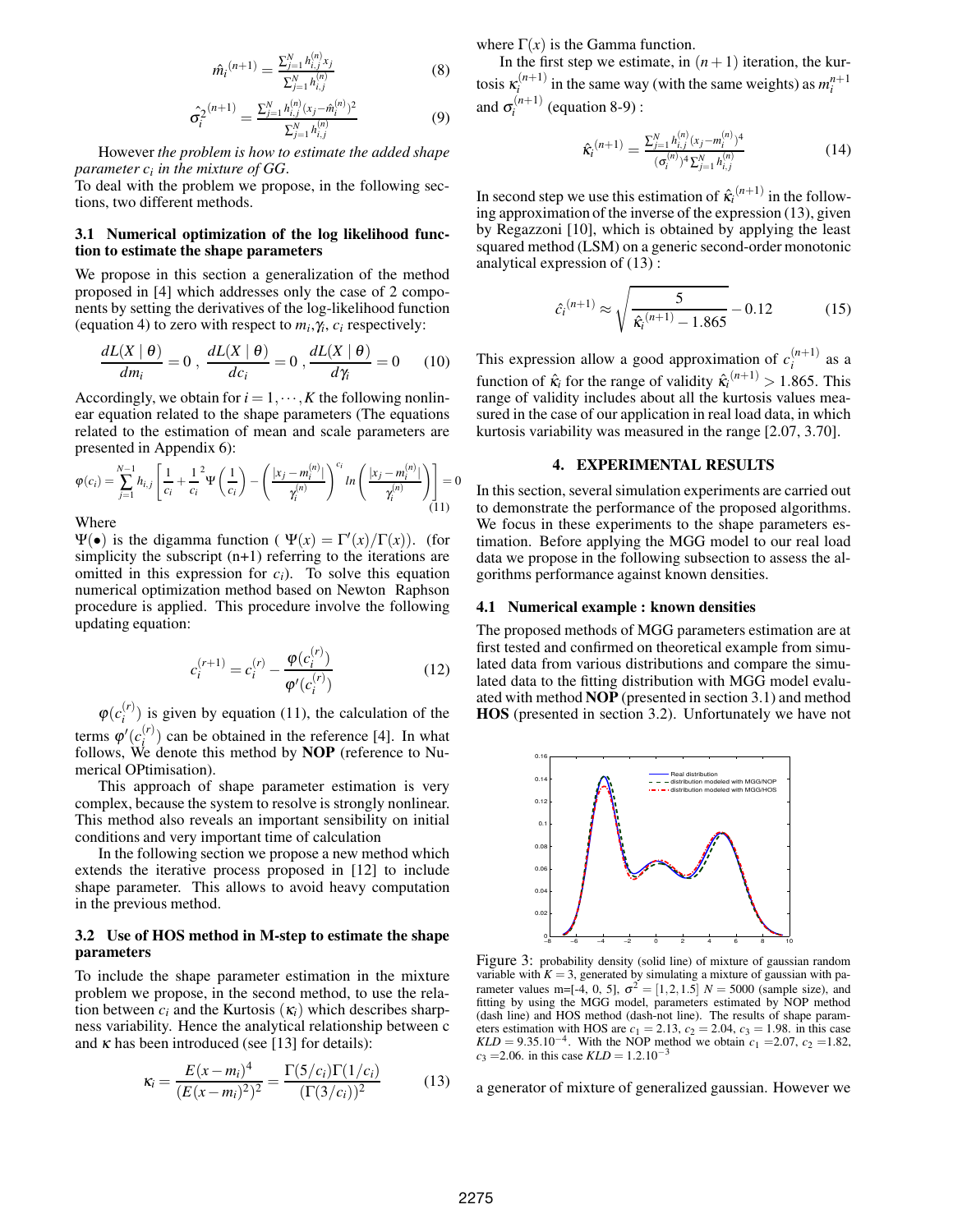can use the generator of mixture of gaussian as particular case of MGG.

We present here the example of a "standard" mixture of gaussian for which the shape parameters are known  $(c_i = 2)$ . For this, univariate multimodal Gaussian random number generator is used.

As example, the figure 3 represents the known densities (solid line) of mixture of gaussian random variable with  $K = 3$  (number of components) generated with the parameters values  $m = [-4, 0, 5]$ ,  $\sigma^2 = [1, 2, 1.5]$ ,  $\omega = [0.3, 0.3, 0.3]$ and sample size  $N = 5000$ . In the same figure we show our result of fitting this density by using the MGG model with the two algorithms of parameters estimation : method NOP (dash line) and HOS (dash-not line). We notice that in both cases the parameters of shape converged towards the real values  $c = 2$ :  $\hat{C} = [2.13, 2.04, 1.98]$  for HOS method and  $\hat{C} = [2.07, 1.82, 2.06]$  for NOP method.

These results show also that the two methods give close results for the estimation of the shape parameters. However, the NOP approach is heavier and requires more computational time. Furthermore, the measure of the Kullback-Leibler divergence [15] between two probability distributions in both cases, yielding  $KLD = 9.35.10^{-4}$  for the HOS approach and  $KLD = 1.2.10^{-3}$  for NOP approach shows that, globally, the HOS gives the better approximation of the mixture distribution. For its simplicity we retain in the following the HOS method.

# **4.2 Application in the case of real peak load data**

 $2$  In this section, we present an application to real data. The MGG model is used to model the annual load distribution. Such information is greatly useful for estimating the operating cost of resource plans[14]. During the recent years, the



Figure 4: Qualitative modification of the annual hourly peak load (centered data) distribution (Example years 1990-1998- 2003-2005).<br>load curve of tunisian power systems has undergone a dra-

matic change. This qualitative change is observable through the histogram of the dispersal of the daily peak load. This one represents non-parametric estimation of the probability density according to the Kernel method [15] during the period of 1990-2005. The histogram (Fig.4) makes it possible to notice the following :

• the annual load distribution revealed a bimodal form,

This observation of the power distribution behavior motivates the application of the mixture of generalized gaussian distribution. Thus the proposed model is evaluated for the annual load distribution. To obtain the estimation of the associated parameters we have used the hourly data (365\*24=8760 points) and we retained, in this application, the second method of **HOS**.



Figure 5: Measured annual load distribution (solid line) in comparison with modeled probability distribution MGG obtained with **HOS** method  $(K = 2$  dash line) and  $(K = 3$  dash-dot line) obtained from hourly data (8760) hours) 2005. The estimated shape parameters for  $K = 2$  are :  $c_1 = 1.97$ ,  $c_2 = 2.10$ 

Fig.5 shows, for the example of 2005, the true distribution (solid line) and the modeled distribution for  $K = 2$  (dash line) and for K =3 (dash-dot line) obtained with **HOS** method (developed in section 3.2). Fig.6 illustrate an example of convergence of the **HOS** method for estimation of the MGG shape parameters in the case of mixture of two components.



Figure 6: Convergence of the shape parameters for the example of the annual load distribution (2005),  $K = 2$ , with iterations number of 100. numerical results:  $\hat{c}_1 = 1.97$ ,  $\hat{c}_2 = 2.10$ .

We can see from Fig.5 that the generalized gaussian mixture distribution makes a good representation for the load distribution. Also the results show that the estimated distributions for  $K=2$  and  $K=3$  are relatively very close. This is why, a choice of number of components  $K = 2$  seems to be sufficient. In this case the load shape variation can be characterized by the two shape parameters  $c_1$ ,  $c_2$ .

The results of estimation of *c*1, *c*2, in the recent years, are summarized in table 1.

We notice that the values of c1 and c2 vary from one year to another, the load classes have not necessarily the same form  $(c_1 \neq c_2)$ , are not also necessarily gaussian  $(c_1 \neq 2,$  $c_2\neq 2$ ). This results show that thanks to the shape parameter the MGG model is more flexible than the "standard" mixture

<sup>•</sup> high shape variation of the annual load distribution.

 $2$ Detailed application of this model is proposed in [5]to study the load variability in summer and winter seasons. In [5], we use the MGG model to give parametric expression of Load Duration Curve (LDC) which is connected the cumulative probability distribution function.